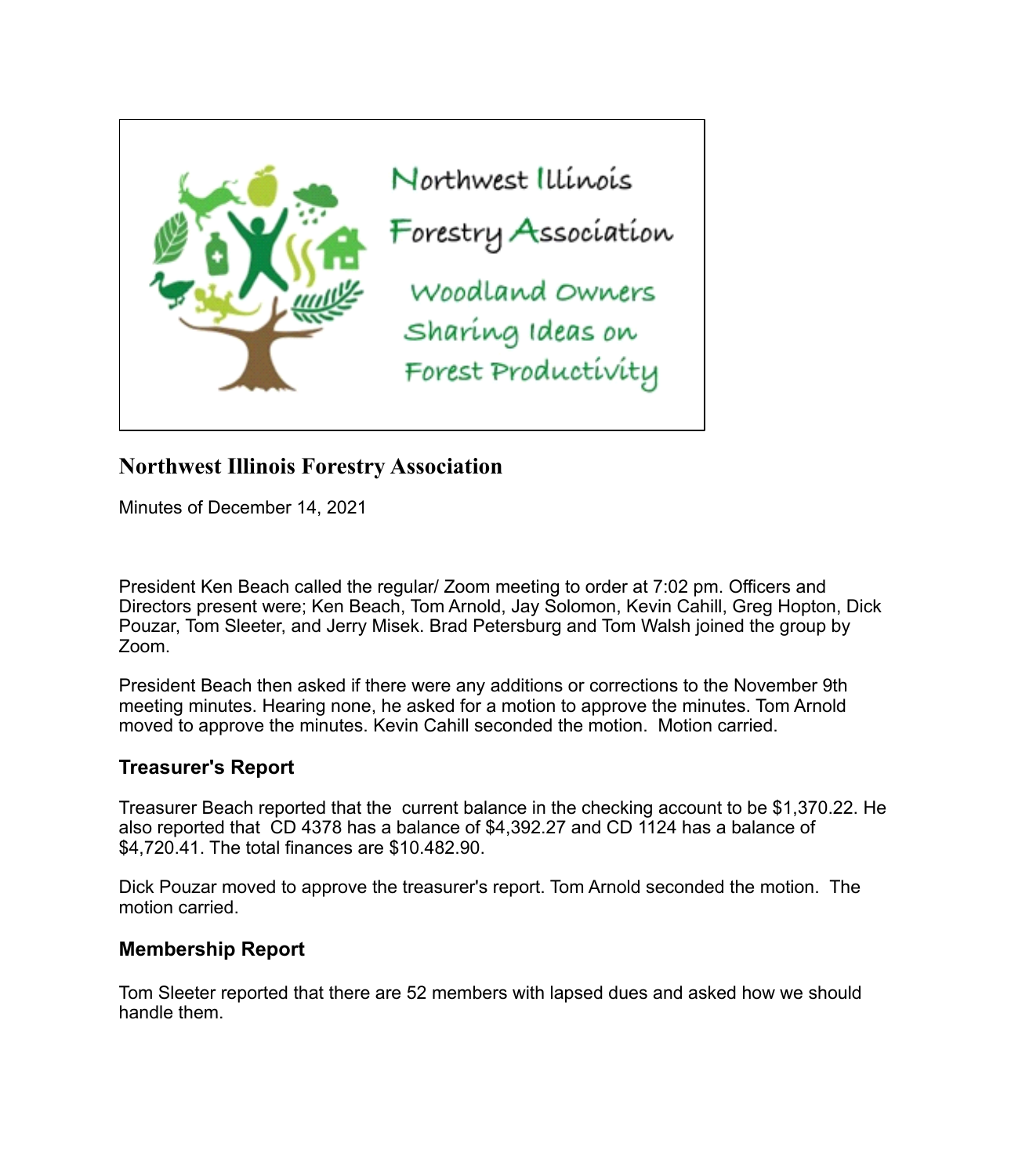Discussion followed and it was agreed not to purge them from the files but rather put them in a special file in case we ever need to contact them. In example, send them a notice of some special event and invite them to renew their membership.

Dick Pouzar noted that our web provider, Wild Apricot, puts the people in 3 files: Active, Lapsed, and Other. However, we still have their contact information. Dick also stated that currently we have 94 active members using email and 32 using the postage option.

 Mr. Sleeter told us that he created a list of all the active and lapsed NIFA members. He passed the list around so those present could make comments about the people on the list.

President Beach reminded everyone that they can give a free membership to persons they think may have an interest in Forestry. The receipients of the free one year membership need to fill out the membership form. Then with their contact information, we could give them special invitations to events like our Annual Dinner Meeting. President Beach continued noting that we could give a membership to people in other organizations that are similar to ours like the Wild Turkey Federation, Audubon Society, Pheasants Forever, Jo Daviess Conservation Foundation, etc.

### **Old Business**

President Beach reported that the controlled woodland burn workshop has been cancelled. There is a slim possibility that it may still be done this winter if conditions are right. However, there probably would not be enough time to invite the public.

President Beach then informed us that the IRS has accepted the NIFA application for the not for profit status. The status is a 501.c.5. That status grants tax exemption for the organization but does not allow people to make tax exempt donations to the organization. We would have to file another form to get the 501.c.3 designation that allows for tax exempt donations.

Discussion followed and since NIFA has rarely received any donations, the group agreed to not file for that designation.

President Beach then directed the group to move on to the calendar of planned events.

Much discussion followed with the tenative agenda items as follows with the person responsible for the event:

January--- Business meeting with John Schroeder speaking about obtaning carbon credits for Forestry (Ken Beach)

February--- Business meeting with a speaker from the Audubon society, Richard Binnings, discussing woodland birds (Ken Beach)

March---Annual Dinner meeting with a featured speaker on Forest Management Plans ( Tom Arnold)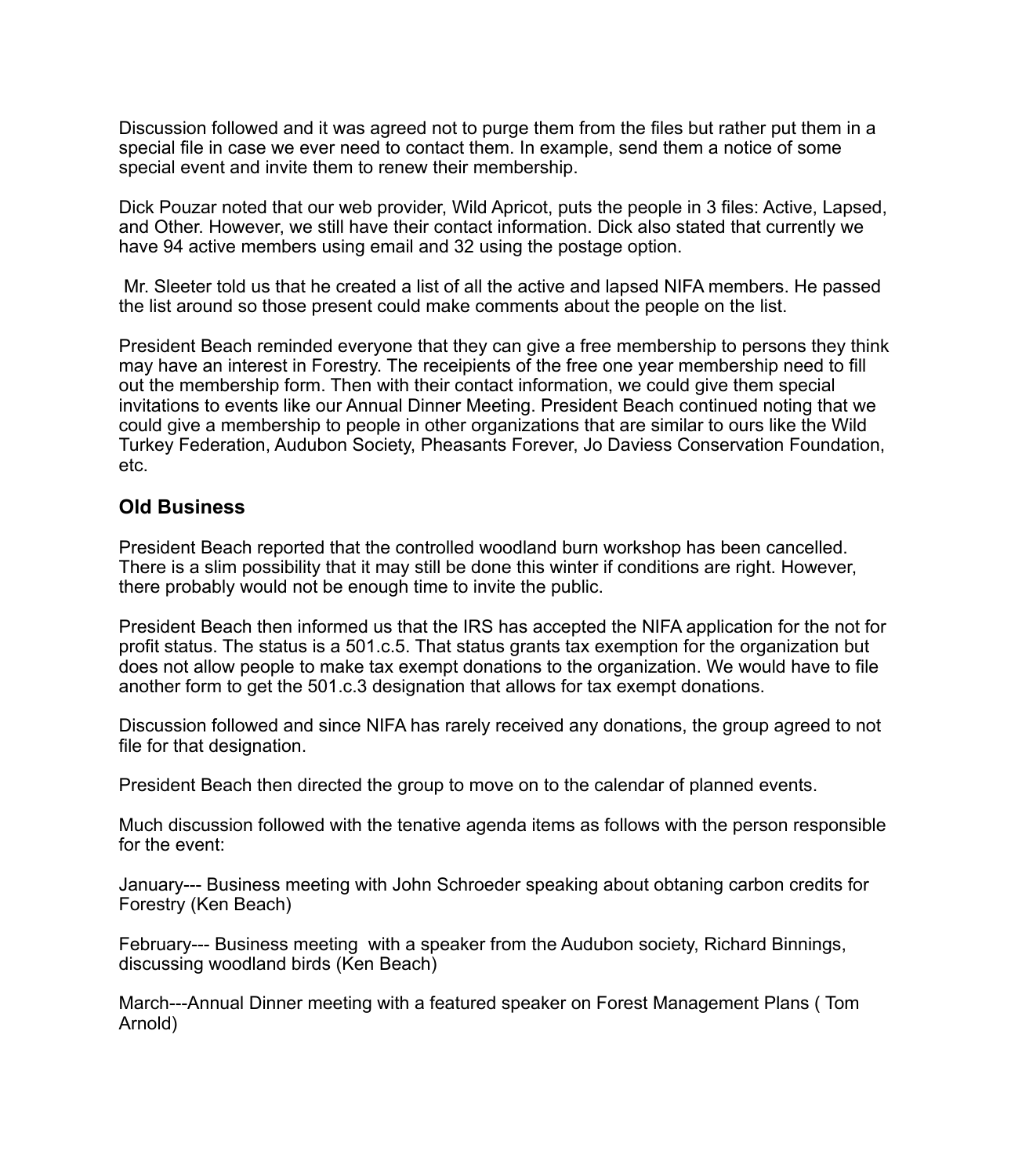April--- Possible forest burn demonstration with Brad Petersburg's group (Brad Petersburg)

May---Tree planting tour with a Consulting Forester leading the tour at his choice of a location (Tom Arnold)

June---Consulting Forester describing Forest Management Practices in a forest of his choosing (Tom Arnold)

July--- Tour of the Williams Christmas Tree Farm (Jerry Misek)

August--- Tour of the Forest Products Labratory in Madison (Jerry Misek)

September---Tour of the Greg Hopton Tree Farm showing recent and past tree plantings as well as forest management (Greg Hopton)

October--- Tree Identification tour at Oakdale Preserve (Ken Beach)

November--- Business Meeting

December--- Business Meeting and Election of Officers and Directors

Special Events--- Chain Saw Safety Classes for various levels sometime between July and September with Jay Hayek as the instructor. (Tom Arnold)

### **New Business**

President Beach asked the present Officers and Directors if they were willing to continue in their offices, Everyone present answered that they would with the exception of not having a candidate for Treasurer, but Ken Beach said he would continue until we can find a candidate. Dick Pouzar nominated Tom Sleeter to fill the vacant Director position and Tom accepted. Dick Pouzar moved to elect the slate of Officers and Directors. Tom Arnold seconded the motion. Motion passed. Below are the Officers and Directors elected:

President---Ken Beach Vice President--- Alvin Wire Treasurer---Vacant with Ken Beach Acting Secretary---Jerry Misek Media Manager--- Dick Pouzar Membership---Tom Sleeter Director---Greg Hopton Director---John Schroeder Director---Tom Sleeter

Discussion followed about involving youth in NIFA. Ideas that were stated are: